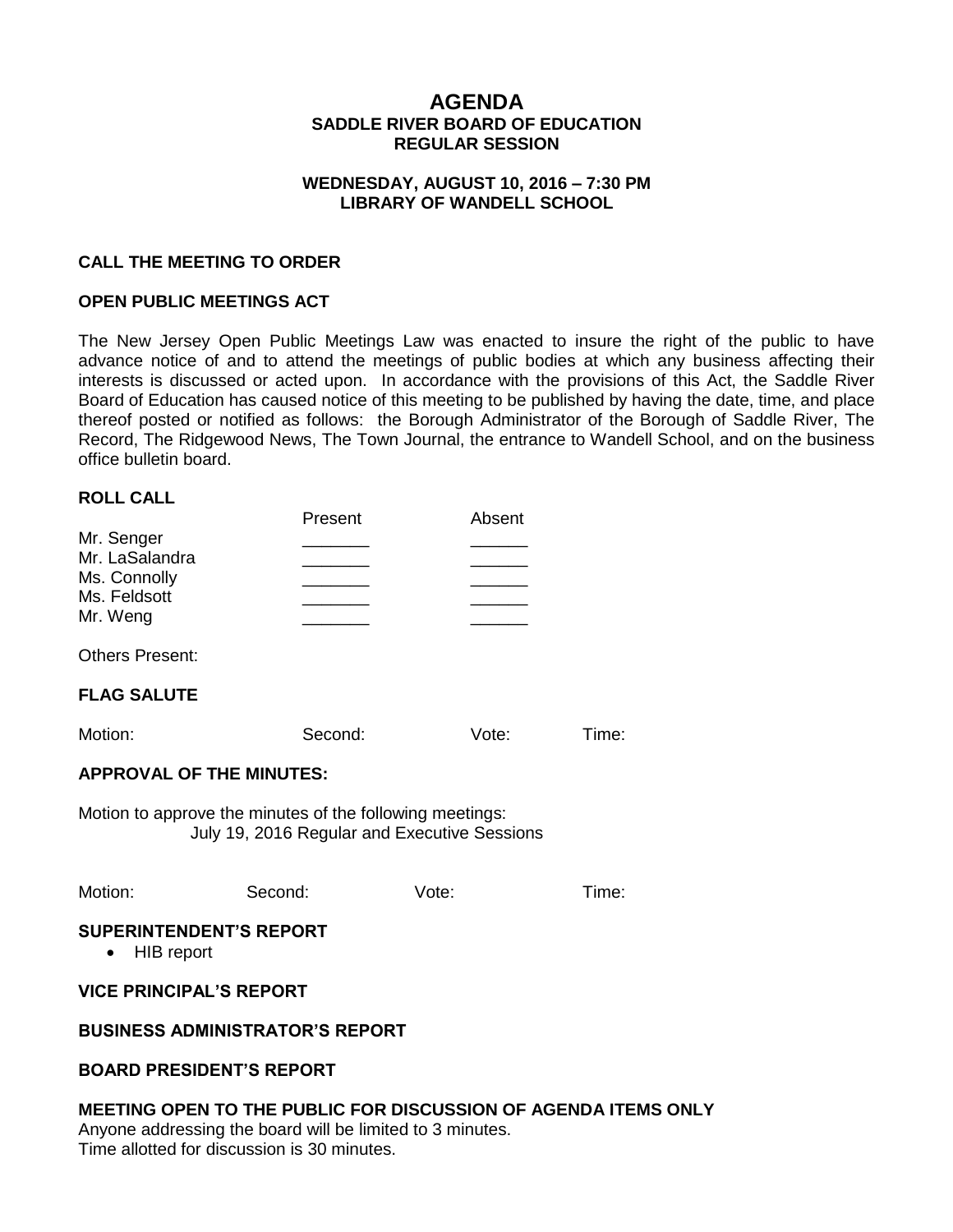## **AGENDA ITEMS AS PER ATTACHED**

# **COMMENTS BY THE PUBLIC ON NON-AGENDA ITEMS**

Anyone addressing the board will be limited to 3 minutes. Time allotted for comments is 30 minutes.

#### **MOTION TO ADJOURN MEETING**

Motion: Second: Vote: Time: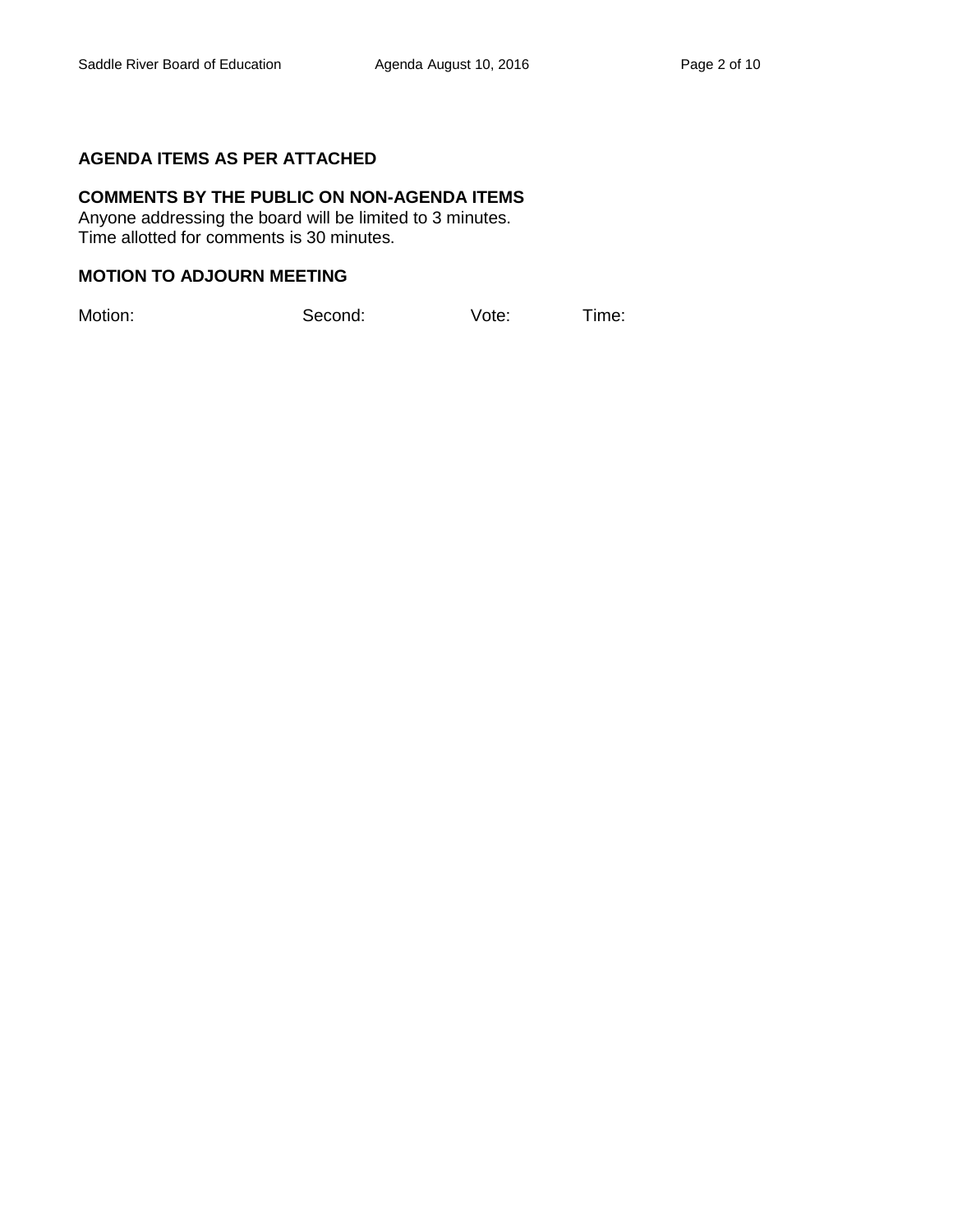### **SADDLE RIVER BOARD OF EDUCATION WEDNESDAY, AUGUST 10, 2016 RESOLUTIONS – SUMMARY**

## **ADMINISTRATION**

- A-886 Integrated Pest Management Plan 2016-2017
- A-887 Use of School Facilities Wyckoff Family YMCA 2016-2017
- A-888 Use of School Resources Wandell Home & School Association Centennial Gala
- A-889 Fundraiser Wandell Home & School Association
- A-890 Activity Wandell Home & School Association
- A-891 School Quasi Entity Resolution Wandell School Education Foundation
- A-892 School Quasi Entity Resolution Wandell Home & School Association

## **HUMAN RESOURCES**

- HR-1241 Substitutes 2016-2017
- HR-1242 Angela (Penna) Wilkos Advancement Salary Guide
- HR-1243 Leave Replacement Enrichment
- HR-1244 Leave Replacement Grade 5

#### **EDUCATION**

- E-848 Home Instruction 2015-206
- E-849 Behaviorist Services Amendment to Resolution E-828
- E-850 Field Trip Destinations 2016-2017
- E-851 Hospital Instruction Agreement BCSSD 2016-2017
- E-852 Flex Schedule Pre-school Program

#### **FINANCE**

- F-2415 Payment of Bills July 2016
- F-2416 Appropriation Transfers July 2016
- F-2417 Line Item Certification
- F-2418 Board Secretary Report June 2016
- F-2419 Treasurer Report June 2016
- F-2420 Agreement Treasurer's & Board Secretary's Reports June 2016
- F-2421 Nonpublic Nursing Services Ann Hanna Saddle River Day School 2016-2017
- F-2422 Nonpublic Nursing Supervision Bergen County Dept. of Health Services Saddle River Day School 2016-2017
- F-2423 Act as LEA for Saddle River Day School Nonpublic Entitlements 2016-2017
- F-2424 Submission of IDEA Application for Fiscal Year 2017
- F-2425 Smart Board Purchase
- F-2426 Renewal Food Service Management Contract 2016-2017
- F-2427 Donation Wandell School Education Foundation
- F-2428 Donation Wandell Home & School Association
- F-2429 Donation Wandell Home & School Association
- F-2430 Donation Borough of Saddle River
- F-2431 Travel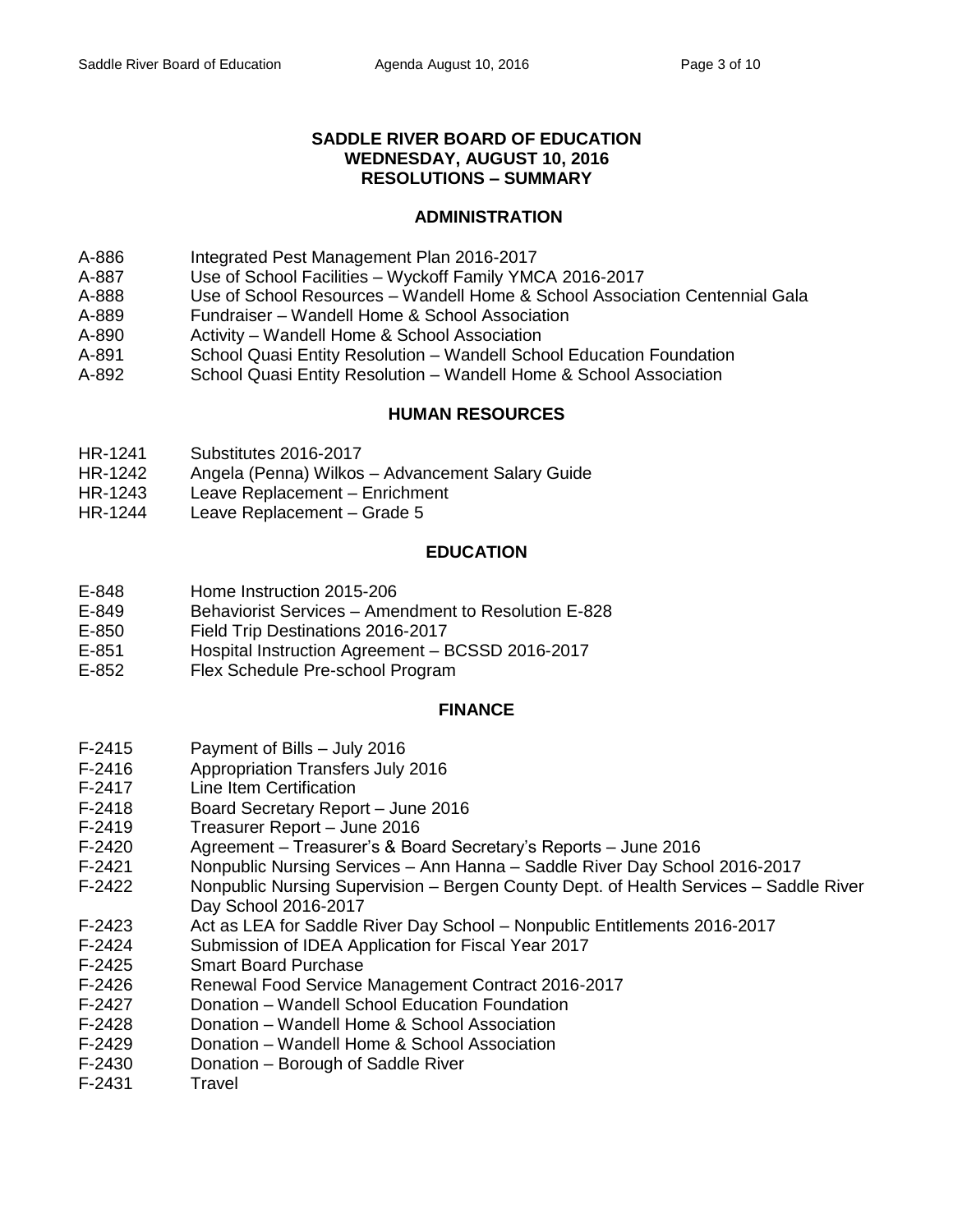# **ADMINISTRATION**

# **COMMITTEE REPORTS**

- **1.** Board Communications Committee
- **2.** Liaison: Ramsey Board of Education
- **3.** Liaison: Northern Highlands Board of Education
- **4.** Home & School Association
- **5.** New Jersey School Boards Association/NJSBA Legislative Committee
- **6.** Policy Committee
- **7.** Liaison to Mayor and Council
- **8.** Blue Ribbon Committee
- **9.** Ad Hoc Anniversary Committee

# **A-886 INTEGRATED PEST MANAGEMENT PLAN 2016-2017**

BE IT RESOLVED to approve the Integrated Pest Management Plan for the 2016-2017 school year as on file in the district offices.

# **A-887 USE OF SCHOOL FACILITIES – WYCKOFF FAMILY YMCA 2016-2017**

BE IT RESOLVED to approve the use of Wandell School facilities by the Wyckoff Family YMCA during the 2016-2017 school year for the after-school program from 2:30 p.m. to 6:00 p.m. daily in accordance with the 2016-2017 Wandell school calendar.

## **A-888 USE OF SCHOOL RESOURCES – WANDELL HOME & SCHOOL ASSOCIATION CENTENNIAL GALA**

BE IT RESOLVED to approve the use of Wandell School resources for the Wandell Home & School Association Centennial Gala on November 5, 2016 as follows:

| Home & School Association parking space                                 |
|-------------------------------------------------------------------------|
| Class/Specials experience for each grade using the "time capsule" theme |
| Front row seats (4) for winter and spring concerts                      |
| Pancake breakfast                                                       |
| Field day spirit captain of the week                                    |
| Field day water bottles design                                          |

# **A-889 FUNDRAISER - WANDELL HOME & SCHOOL ASSOCIATION**

BE IT RESOLVED to approve the fundraiser for the Wandell Home & School Association to sell 100<sup>th</sup> commemorative pavers for a "Century Bench".

# **A-890 ACTIVITY - WANDELL HOME & SCHOOL ASSOCIATION**

BE IT RESOLVED to approve the Wandell Home & School Association activity to provide a time capsule/kit project with the  $5<sup>th</sup>$  grade class.

# **A-891 SCHOOL QUASI ENTITY RESOLUTION – WANDELL SCHOOL EDUCATION FOUNDATION**

WHEREAS, The Saddle River Board of Education is a participating member of the Northeast Bergen County School Board Insurance Group, "GROUP", relative to General Liability and other coverage; and WHEREAS, the "GROUP" has adopted certain criteria to distinguish between bona fide educational activities and other quasi- entities not sponsored by the School Board and therefore, not subject to coverage by the "GROUP"; and

WHEREAS, it has been determined that in order to be covered by the "GROUP" an organization or activity meet the test that its function is of the type that historically School Boards have undertaken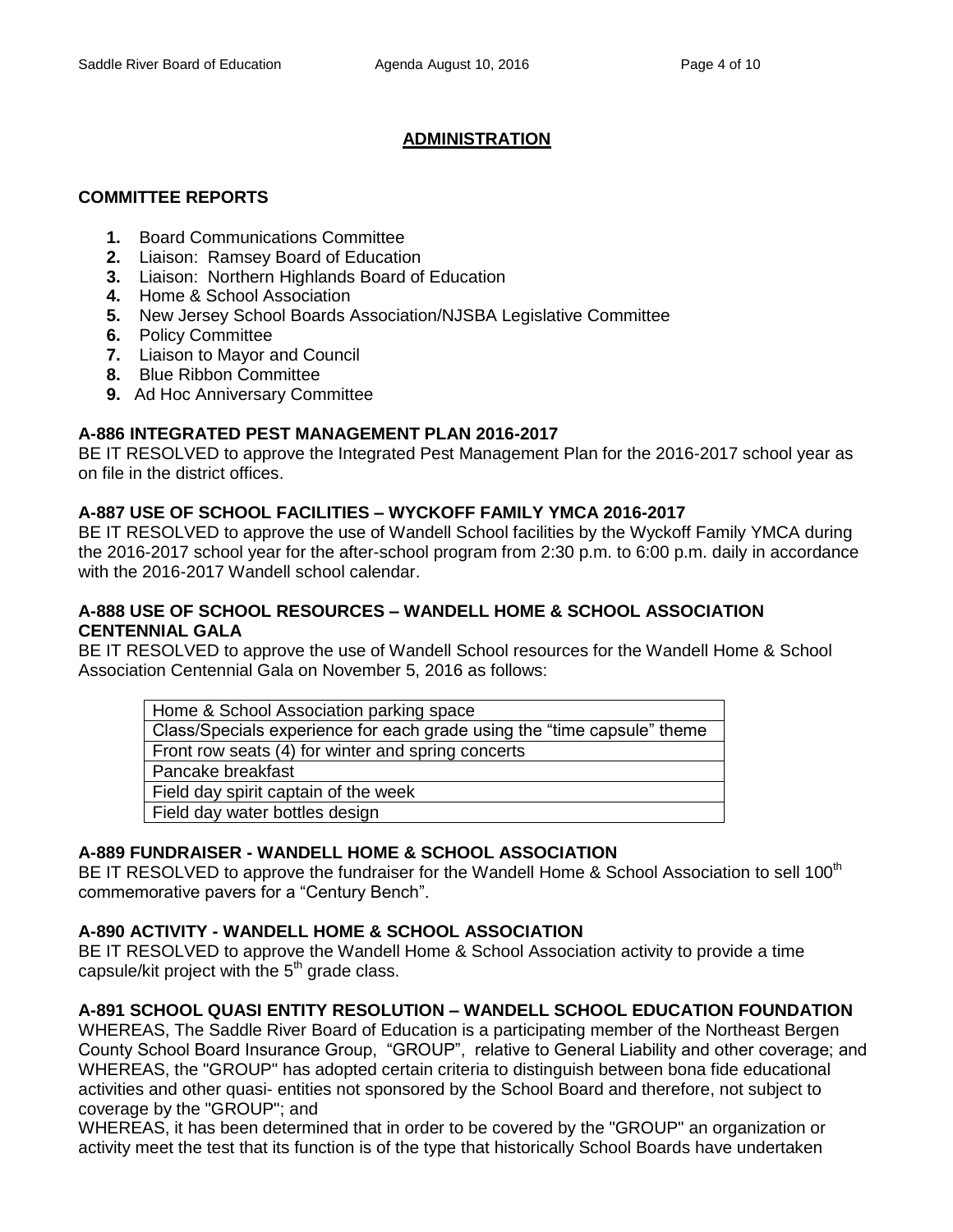Saddle River Board of Education **Agenda August 10, 2016** Page 5 of 10

themselves or have provided with insurance coverage and/or is one which advances a bona fide local educational purpose on a non-profit basis typically met by local School Boards, the benefits of which are available to the School District in general; and WHEREAS, the District has asked the "GROUP" to extend General Liability

| Name:             | <b>Wandell School Education Foundation</b>                          |
|-------------------|---------------------------------------------------------------------|
| Activity:         | Educational                                                         |
| Type of Activity: | Fundraising to provide educational needs of the students and school |

# **NOW THEREFORE, BE IT RESOLVED** by the School District of Saddle River as follows:

It is hereby certified that the above listed organization exists within the Saddle River School District as a bona fide charitable, educational, or recreational activity of the School District and is, in fact, an organization that supports and/or provides services to the School District in general and as such is sponsored or subsidized directly or indirectly by the School District.

# **A-892 SCHOOL QUASI ENTITY RESOLUTION – WANDELL HOME & SCHOOL ASSOCIATION**

WHEREAS, The Saddle River Board of Education is a participating member of the Northeast Bergen County School Board Insurance Group, "GROUP", relative to General Liability and other coverage; and WHEREAS, the "GROUP" has adopted certain criteria to distinguish between bona fide educational activities and other quasi- entities not sponsored by the School Board and therefore, not subject to coverage by the "GROUP"; and

WHEREAS, it has been determined that in order to be covered by the "GROUP" an organization or activity meet the test that its function is of the type that historically School Boards have undertaken themselves or have provided with insurance coverage and/or is one which advances a bona fide local educational purpose on a non-profit basis typically met by local School Boards, the benefits of which are available to the School District in general; and

WHEREAS, the District has asked the "GROUP" to extend General Liability

| Name:             | Wandell Home & School Association                                   |
|-------------------|---------------------------------------------------------------------|
| Activity:         | Educational                                                         |
| Type of Activity: | Fundraising to provide educational needs of the students and school |

## **NOW THEREFORE, BE IT RESOLVED** by the School District of Saddle River as follows:

It is hereby certified that the above listed organization exists within the Saddle River School District as a bona fide charitable, educational, or recreational activity of the School District and is, in fact, an organization that supports and/or provides services to the School District in general and as such is sponsored or subsidized directly or indirectly by the School District.

# ALL ADMINISTRATION MOTIONS BUNDLED FOR SINGLE VOTE:

| Motion:<br>Second:  |     |     |              |     |
|---------------------|-----|-----|--------------|-----|
| Comments:           |     |     |              |     |
| Roll Call Vote: TW: | JC: | IF. | $\mathbf{H}$ | HS: |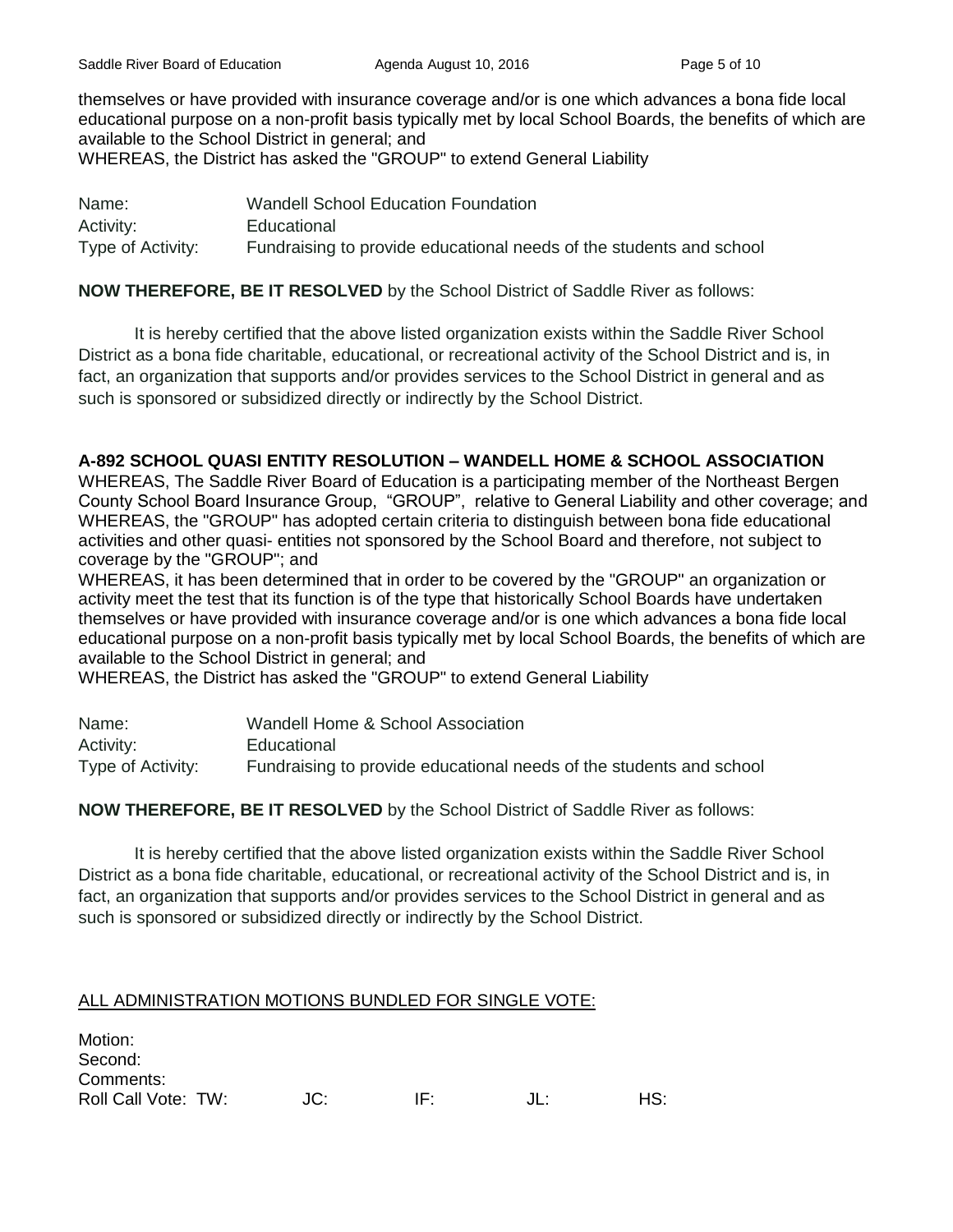## **HUMAN RESOURCES**

#### **COMMITTEE REPORTS**

- 1. Negotiations Committee
- 2. Superintendent Search

#### **HR-1241 SUBSTITUTES 2016-2017**

BE IT RESOLVED that, upon recommendation of the Interim Superintendent, the Saddle River Board of Education approves the hiring of the following individuals as substitutes for the 2016- 2017 school year:

| <b>Name</b>             | <b>Position</b>      |
|-------------------------|----------------------|
| Muhammad Ali            | Teacher/Teacher Aide |
| <b>Tahany Elashmawy</b> | Teacher/Teacher Aide |
| Nora Ho                 | Teacher/Teacher Aide |

#### **HR-1242 ANGELA (PENNA) WILKOS – ADVANCEMENT SALARY GUIDE**

BE IT RESOLVED that, upon recommendation of the Interim Superintendent the Saddle River Board of Education approves the guide advancement for Angela ( Penna) Wilkos, Teacher, from MA Step11 to MA+30 Step11 on the Teacher's salary guide, pursuant to the SREA contract agreement effective September 1, 2016.

## **HR-1243 LEAVE REPLACEMENT – ENRICHMENT**

BE IT RESOLVED that, upon recommendation of the Interim Superintendent the Saddle River Board of Education authorizes the hiring of \_\_\_\_\_\_\_\_ as a leave replacement for Enrichment teacher effective through \_\_\_\_\_\_ at \_\_\_\_\_\_\_Step \_\_\_\_\_\_ on the Teacher Salary Guide, pending criminal history review approval.

## **HR-1244 LEAVE REPLACEMENT – 5 TH GRADE**

BE IT RESOLVED that, upon recommendation of the Interim Superintendent the Saddle River Board of Education authorizes the hiring of \_\_\_\_\_\_ as a leave replacement for Grade 5 teacher effective Lethrough \_\_\_\_\_\_\_ at \_\_\_\_\_\_\_\_ Step \_\_\_\_\_\_\_ on the Teacher Salary Guide, pending criminal history review approval.

| ALL HUMAN RESOURCES MOTIONS BUNDLED FOR SINGLE VOTE: |     |     |        |     |
|------------------------------------------------------|-----|-----|--------|-----|
| Motion:                                              |     |     |        |     |
| Second:                                              |     |     |        |     |
| Comments:                                            |     |     |        |     |
| Roll Call Vote: TW:                                  | JC. | IF: | . II - | HS∙ |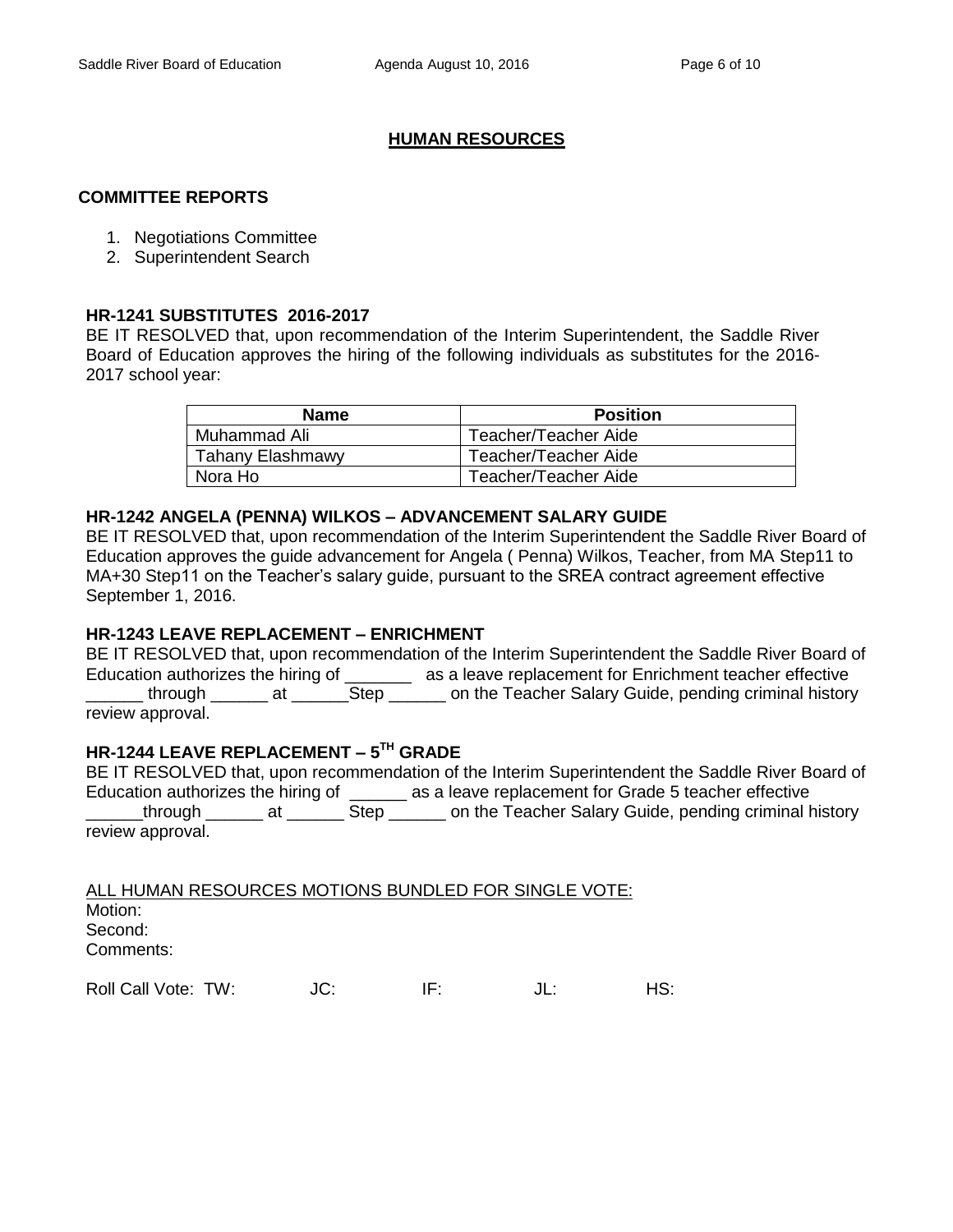## **EDUCATION**

### **COMMITTEE REPORTS**

- 1. Technology Committee
- 2. Curriculum Committee
- 3. Wandell School Recreation Committee
- 4. Health, Well-being, Safety and Transportation Committee

## **E-848 HOME INSTRUCTION 2015-2016**

BE IT RESOLVED, that the Saddle River Board of Education approves the provision of home instruction by CarePoint Health for a general education student hospitalized during the 2015-2016 school year at a cost of \$360.

#### **E-849 BEHAVIORIST SERVICES – AMENDMENT TO RESOLUTION E-828**

BE IT RESOLVED, that the Saddle River Board of Education approves the amendment to Resolution E-828 to include an additional 7% administrative fee in the amount of \$28.14 payable to Ramsey Board of Education.

#### **E-850 FIELD TRIP DESTINATIONS 2016-2017**

BE IT RESOLVED that the Saddle River Board of Education approves the field trip destinations for the 2016-2017 school year as per the attached list.

#### **E-851 HOSPITAL INSTRUCTION AGREEMENT – BCSSD 2016-2017**

BE IT RESOLVED that the Saddle River Board of Education continue their contract with BCSSD for hospital instruction at the rate of \$65 per hour for the 2016-2017 school year.

## **E-852 FLEX SCHEDULE PRE-SCHOOL PROGRM**

BE IT RESOLVED that the Saddle River Board of Education approves the flex schedule for the pre-school program with parents having the option to send their children 2-5 days per week at the full tuition rate of \$7,210 for Pre-K3 and \$8,750 for Pre-K4.

| ALL EDUCATION MOTIONS BUNDLED FOR SINGLE VOTE: |  |
|------------------------------------------------|--|
| Motion:                                        |  |
| Second:                                        |  |
| Comments:                                      |  |
|                                                |  |

Roll Call Vote: TW:  $JC$ : IF:  $JL$ : IL: HS: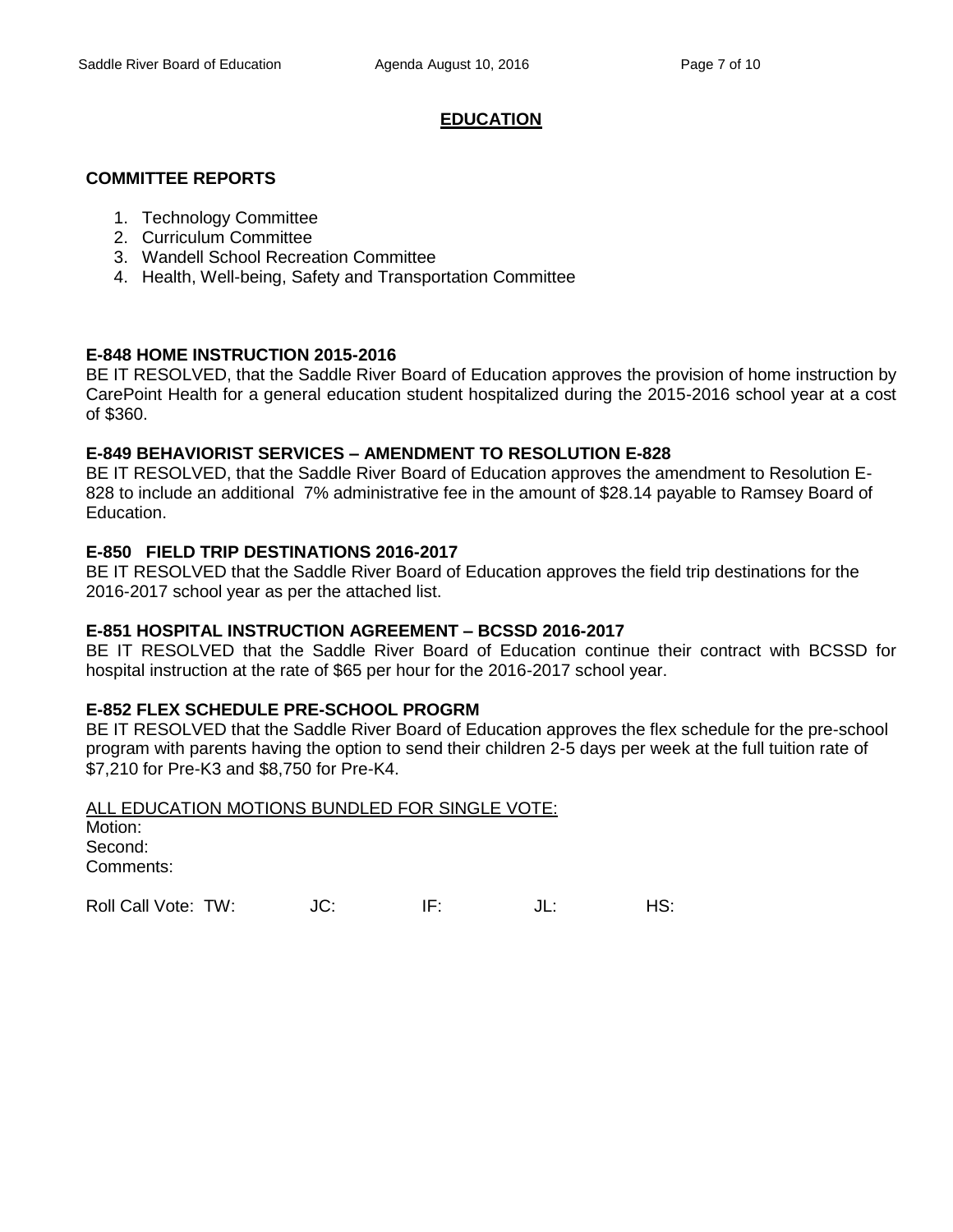## **FINANCE**

# **COMMITTEE REPORTS**

- 1. Finance/Budget Committee
- 2. Renovation Committee

# **F-2415 PAYMENT OF BILLS – JULY 2016**

BE IT RESOLVED that the payment of bills as per the attached July 2016 Bills and Claims lists be approved.

# **F-2416 APPROPRIATION TRANSFERS – JUNE 2016**

BE IT RESOLVED that the attached appropriation transfers for the month of June 2016 be approved.

# **F-2417 LINE ITEM CERTIFICATION**

BE IT RESOLVED that in compliance with NJAC 6:20-2A-10(e) that the Board of Education certifies that no major account or fund has been over-expended and that as of this report, sufficient funds are available to meet the District's financial obligations for the remainder of the fiscal year.

# **F-2418 BOARD SECRETARY REPORT – JUNE 2016**

BE IT RESOLVED that the attached Board Secretary Report for the month of June 2016 be approved.

# **F-2419 TREASURER REPORT – JUNE 2016**

BE IT RESOLVED that the attached Report of the Treasurer for the month of June 2016 be approved.

## **F-2420 AGREEMENT–TREASURER'S & BOARD SECRETARY'S REPORTS – JUNE 2016**

BE IT RESOLVED that the Saddle River Board of Education states that the Report of the Treasurer of School Moneys and the Report of the Secretary of the Board of Education for the month of June 2016 is in agreement and on file in the Board Secretary's Office.

## **F-2421 NONPUBLIC NURSING SERVICES – ANN HANNA - SADDLE RIVER DAY SCHOOL 2016- 2017**

BE IT RESOLVED that the Saddle River Board of Education enter into an agreement with Ann Hanna, School Nurse, for the Saddle River Day School, to perform nonpublic nursing services for the 2016- 2017 school year at a cost of \$21 per hour for 1013.81 annual hours, not to exceed \$21,290.02 for the year.

## **F-2422 NONPUBLIC NURSING SUPERVISION – BERGEN COUNTY DEPT. OF HEALTH SERVICES - SADDLE RIVER DAY SCHOOL 2016-2017**

BE IT RESOLVED that the Saddle River Board of Education enter into an agreement with Bergen County Department of Health Services to provide nursing supervision for Saddle River Day School for the 2016- 2017 school year at a cost not to exceed \$4,107.49 (includes a 3% administrative fee of \$785.49).

## **F-2423 ACT AS LEA FOR SADDLE RIVER DAY SCHOOL – NONPUBLIC ENTITLEMENTS 2016- 2017**

BE IT RESOLVED that the Saddle River Board of Education will act as LEA (Local Education Agency) for the Saddle River Day School and accept the 2016-2017 funding in the following amounts:

| Nonpublic Textbook Entitlement       | \$14,986.00 |
|--------------------------------------|-------------|
| <b>Nonpublic Nursing Entitlement</b> | \$26,183.00 |
| Nonpublic Technology Aid Entitlement | \$5,408.00  |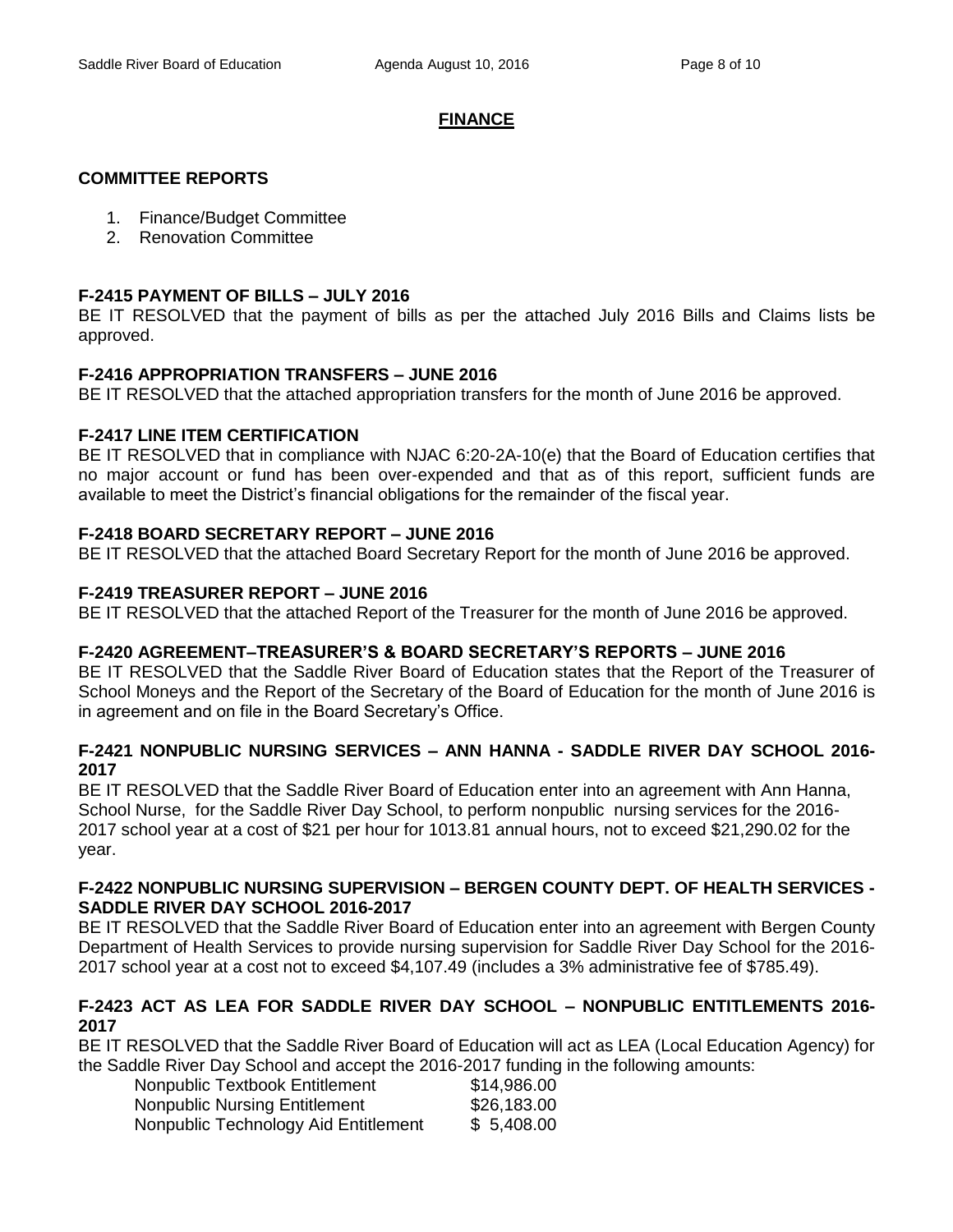# **F-2424 SUBMISSION OF IDEA APPLICATION FOR FISCAL YEAR 2017**

BE IT RESOLVED that the Saddle River Board of Education authorizes the submission of the IDEA application for Fiscal Year 2017, and accepts the grant award of the funds upon subsequent approval of the FY2017 IDEA Application.

# **F-2425 SMART BOARD PURCHASE**

BE IT RESOLVED that the Saddle River Board of Education approves the purchase of Smart boards through Keystone Consultants Inc., under Educational Services Commission of New Jersey Services Bid #MRESC - #ESCNJ 16/17-15 in the amount of \$56,323.

# **F-2426 RENEWAL FOOD SERVICE MANAGEMENT CONTRACT 2016-2017**

BE IT RESOLVED that the Saddle River Board of Education approves the renewal of its Food Management Service Contact with Maschio's Food Services, Inc. for Wandell Food Service Operations for the period 9/1/16 to 6/30/17.

# **F-2427 DONATIONS – WANDELL SCHOOL EDUCATION FOUNDATION**

BE IT RESOLVED that the Saddle River Board of Education accepts with gratitude donations from the Wandell School Education Foundation for the 2016-2017 school year as follows:

| \$2,000.00 | Library books & supplies |
|------------|--------------------------|
| \$350.00   | Library mini-grant       |

# **F-2428 DONATION – WANDELL HOME & SCHOOL ASSOCIATION**

BE IT RESOLVED that the Saddle River Board of Education approves & accepts the cupola plan and design, including installation, facilitated by the Wandell Home & School Association.

# **F-2429 DONATION – WANDELL HOME & SCHOOL ASSOCIATION**

BE IT RESOLVED that the Saddle River Board of Education accepts 2 custom school signs, including installation, facilitated by the Wandell Home & School Association.

# **F-2430 DONATION – BOROUGH OF SADDLE RIVER**

BE IT RESOLVED that the Saddle River Board of Education accepts with gratitude the donation from the Borough of Saddle River as per Borough Resolution #109-16 dated May 16, 2016 in conjunction with the Saddle River Streetscape Beautification Program enhancing the Historic District of the Borough of Saddle River, with all seasonal planting costs borne by the Borough of Saddle River.

# **F-2431 TRAVEL**

BE IT RESOLVED that the Saddle River Board of Education approves the following staff members travel:

| Who   | <b>Jody Murphy</b>                    |
|-------|---------------------------------------|
| What  | State of NJ Criminal History Workshop |
| Where | Wayne, NJ                             |
| When  | September 20, 2016                    |
| Cost  | \$8.06 mileage                        |
| Total | \$8.06                                |